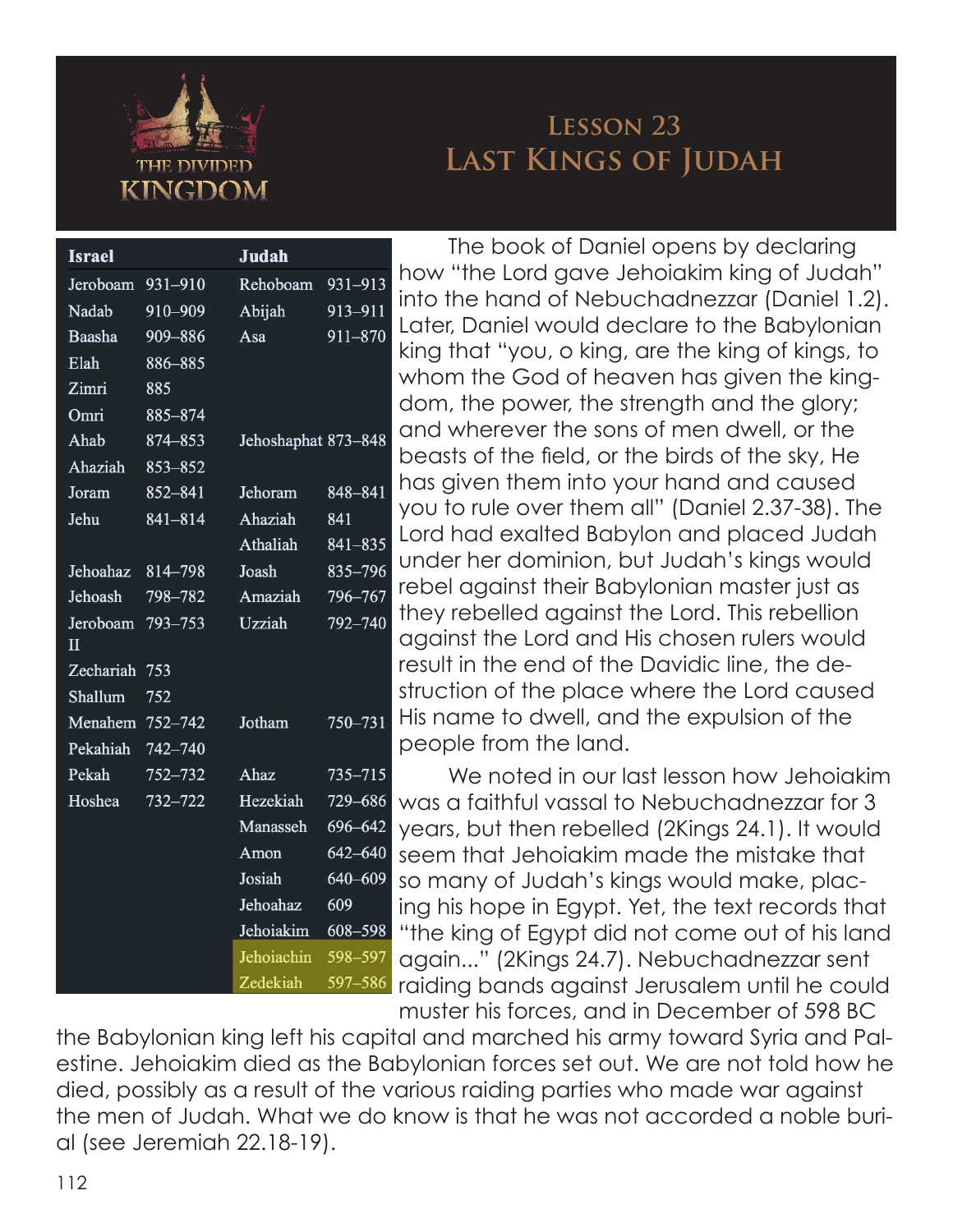## **Jehoiachin & The Second Wave of Captives (2Kings 24.6-16; 2Chron. 36.8-10)**

Nebuchadnezzar was already on the march when Jehoiachin succeeded his father as king of Judah. Nevertheless, he continued to practice evil during his short three month reign. Babylon's army besieged Jerusalem, but Jehoiachin did not put up a fight. When Nebuchadnezzar arrived the young king went out to him. The Babylonians took Jehoiachin, his mother, the officials of the city, the treasures of the Temple and all the strong of the land into captivity. "None remained except the poorest people of the land" (2Kings 24.14).

It would seem that many in Judah still viewed Jehoiachin as the legitimate king, even after his deportation (note the false prophecy of Hananiah in Jeremiah 28.4). However, the Lord declared that not only would Jehoiachin never return, but that none of his heirs would ever rule over Judah: "Thus says the LORD, 'Write this man down childless, A man who will not prosper in his days; For no man of his descendants will prosper Sitting on the throne of David Or ruling again in Judah.'" (Jeremiah 22.30, see also vss. 24-29). Both 2Kings and Jeremiah end by showing how Jehoiachin remained in Babylon for the rest of his life, even though he was ultimately freed from prison and provided for by the king of Babylon.

The Babylonians were unlike the Assyrians in that they did not disperse their captives, but resettled them as a community. The captives of Judah were resettled along the river Chebar in Babylon. Ezekiel was among the exiles and was commissioned by God to be His spokesman. However, even though the people were being punished for their sins, they were not of an attitude to repent: "Then He said to me, 'Son of man, I am sending you to the sons of Israel,

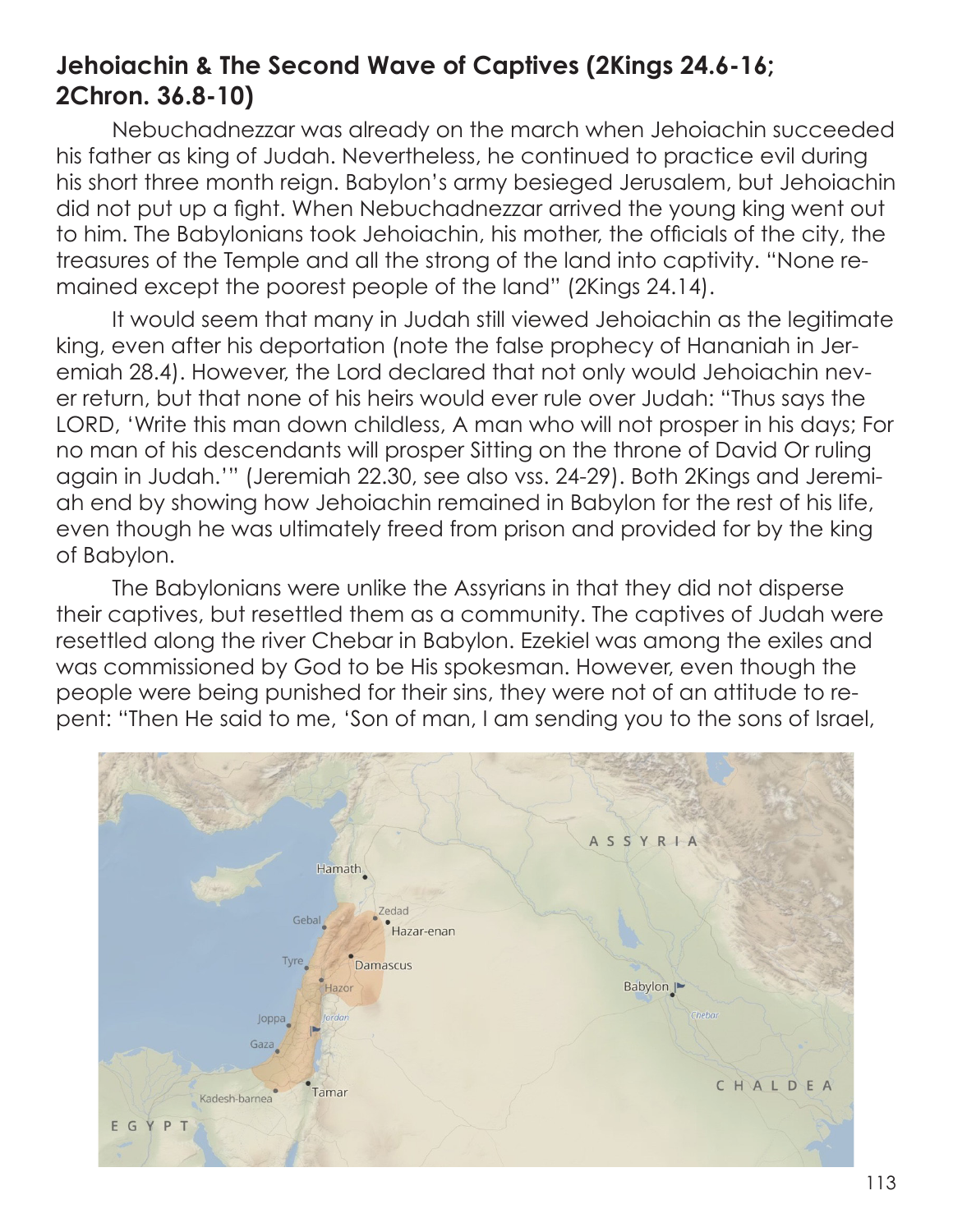to a rebellious people who have rebelled against Me; they and their fathers have transgressed against Me to this very day. I am sending you to them who are stubborn and obstinate children, and you shall say to them, 'Thus says the Lord GOD.' As for them, whether they listen or not—for they are a rebellious house—they will know that a prophet has been among them.'" (Ezekiel 2:3–5, NASB95). However, as stubborn as they were the Lord deemed referred to them as "good figs" who would ultimately have "a heart to know Me" as opposed to those who remained in Jerusalem who would be "a terror and an evil for all the kingdoms of the earth, as a reproach and a proverb, a taunt and a curse in all places where I will scatter them" (Jeremiah 24).

We should also note Jeremiah 29 which records the letter Jeremiah sent to the captives in Babylon. They had heard that their return home was eminent, but those were false hopes. God counseled them to resume normal lives of building, planting, starting families and to "seek the welfare of the city where I have sent you" (vss. 5-7). "For thus says the LORD, 'When seventy years have been completed for Babylon, I will visit you and fulfill My good word to you, to bring you back to this place. 'For I know the plans that I have for you,' declares the LORD, 'plans for welfare and not for calamity to give you a future and a hope. 'Then you will call upon Me and come and pray to Me, and I will listen to



you. 'You will seek Me and find Me when you search for Me with all your heart. 'I will be found by you,' declares the LORD, 'and I will restore your fortunes and will gather you from all the nations and from all the places where I have driven you,' declares the LORD, 'and I will bring you back to the place from where I sent you into exile.'" (Jeremiah 29:10–14, NASB95).

## **Zedekiah's Covenant Breaking (2Kings 24.17-20; 2Chron. 36.10-14)**

114 When Nebuchadnezzar took Jehoiachin captive he appointed his uncle as king of Judah, changing his name from Mattaniah to Zedekiah. Zedekiah would be the third son of Josiah to rule as king… and the last king of Judah. Like so many others, Zedekiah "did evil in the sight of the Lord". The chronicler specifies a few of Zedekiah's transgressions. Of particular importance was how Zedekiah, the priests and the people "defiled the house of the Lord which He had sanctified in Jerusalem" (2Chronicles 36.14). Significantly, Ezekiel was carried to the Temple in a vision and there he was shown all the ways in which the Lord's